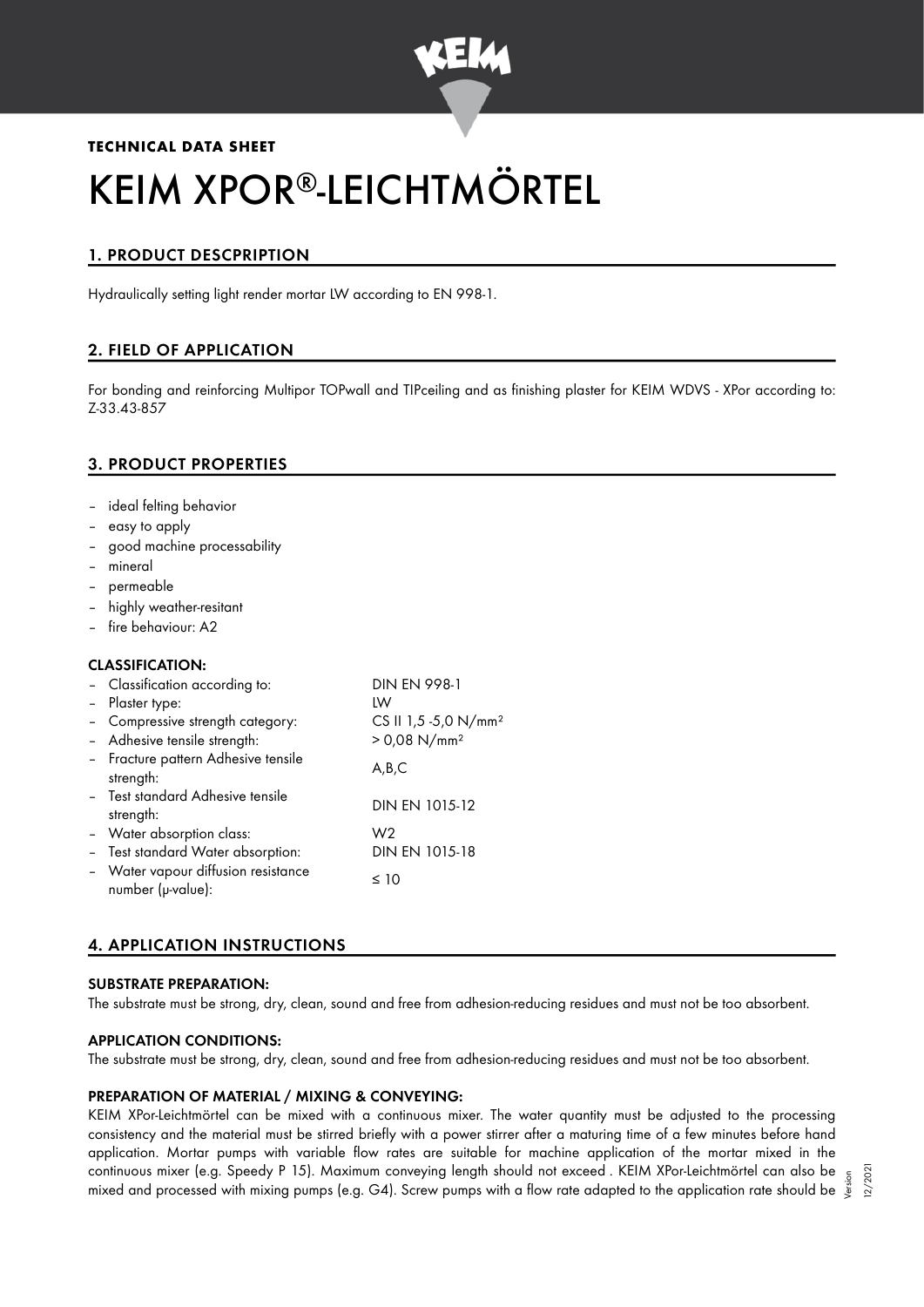used. The max. conveying length should not exceed and the conveying height should not exceed . From 6 m conveying height, the use of a hose with a diameter  $\geq$  35 mm is recommended.

#### APPLICATION:

Application method with stainless steel trowel or notched trowel, or mechanically.

#### GLUING:

Apply the system's adhesive mortar to the insulation panels using the bead-and-dot method, ensuring an adhesion of  $\geq$  70 %. General instruction with regard to gluing: Do not apply adhesive to the panel joints.

#### REINFORCEMENT:

Apply KEIM XPor-Leichtmörtel evenly. Embed KEIM Glasfaser-Gittermatte (mesh), overlap 10 cm at the joints and overcoat wet-in-wet with KEIM XPor-Leichtmörtel. Necessary cuts into the mesh are to be covered with an additional fabric strip. The system-specific KEIM Glasfaser-Gittermatte (mesh) should be placed in the upper third and fully embedded. In the corner area of building openings, additionally embed a KEIM Diagonalarmierung. Thickness of the reinforcement layer approx. 5 mm.

#### TOP RENDER:

Apply mixed XPor light mortar in a layer thickness of 2-3 mm and felt down in good time. Always work through wet-on-wet to avoid build-up.

#### FINISHING:

KEIM XPor-Leichtmörtel must be coated twice with Soldalit-Grob as primer and Soldalit as top coat. Observe the standing time.

#### SETTING TIME:

at least 1 day per mm render thickness (depending on temperature and relative humidity).

#### CONSUMPTION:

approx. 0,8 kg/m² per mm for reinforcement or as top coat render.

approx. 3,5 kg/m² zum Kleben der Platten.

These material consumption values are guide values for smooth substrates. Exact consumption values must be determined by means of test areas.

#### CLEANING OF TOOLS:

Clean tools, machines and mixers immediatley after use with water. In hardened state only a mechanical removal is possible.

#### 5. PACKAGING

| <b>Container content</b> | Unit of measure | Quantity on pallet | Type of container |
|--------------------------|-----------------|--------------------|-------------------|
|                          |                 |                    | baa               |

#### 6. STORAGE

| max. storage time | <b>Storage conditions</b>             |
|-------------------|---------------------------------------|
| 12 months         | drv<br>keep container tightly sealed. |

#### 7. DISPOSAL

For disposal information refer to section 13 of the safety data sheet.